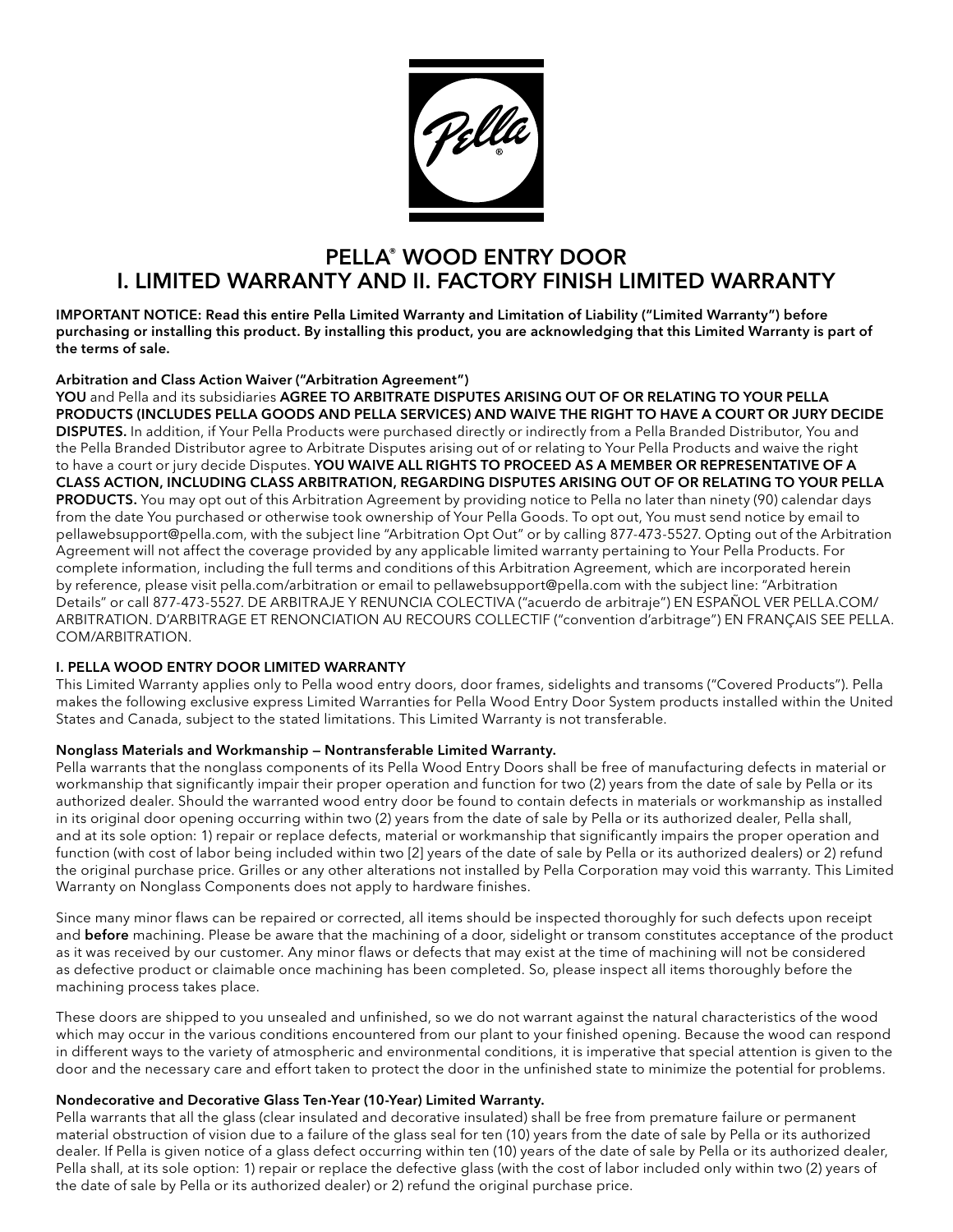### IMPORTANT REQUIREMENTS FOR YOUR WARRANTY:

- 1. Doors must be installed providing protection from exposure, typically with a standard overhang extending outward a distance equal to one-half it's height from the bottom of the door up to the overhang to be covered by this warranty.
- 2. Any deterioration caused by failure to finish and seal all exposed surfaces and edges of the door within 14 days of delivery are not covered by this warranty. For continued protection, the finish needs to be maintained yearly.
- 3. Please comply with all of the handling and finishing instructions completely to validate the warranty. The product must be hand sanded before finishing.

## IMPORTANT HANDLING, FINISHING AND INSTALLATION INSTRUCTIONS

- 1. Most finishes on exterior doors deteriorate relatively quickly. To insure exterior doors receive the protection required, inspect the condition of exterior finish at least once a year and refinish as often as needed to maintain the protective stability of the finish.
- 2. Entrance doors shall always be shipped and stored vertical (not leaning).
- 3. Doors shall not be exposed to excessive heat, dryness, humidity or direct sunlight prior to finishing.
- 4. Handle door with clean gloves and do not drag doors across each other or other surfaces.
- 5. If doors are stored on the job site for more than 14 days, all exposed surfaces and edges of the door must be finished and sealed — even if stored out of the elements.
- 6. All hardware locations, preparations and methods of installation must be appropriate for the specific door.
- 7. All doors 7' and under must have three hinges. Doors over 7' must have four hinges. (Exception: 8' Round Top will have three hinges.)
- 8. Prior to finishing, remove all handling marks with 150 grit or finer sandpaper and remove all sanding dust.
- 9. Apply sealer, primer or first coat of required finish immediately after fitting, cutting for hardware, etc., and before the installation of hardware.
- 10. ALL EXPOSED SURFACES OF THE DOOR MUST BE SEALED, INCLUDING THE TOP, BOTTOM, SIDE EDGES AND THE HARDWARE CUTOUTS.
- 11. NOTE: An interior-grade lacquer is NOT a satisfactory product for exterior use.
- 12. All exterior surfaces including the top, bottom and sides of the door must be finish coated with a good quality exterior grade paint or top coat. (AT LEAST 3 [THREE] COATS OF EXTERIOR GRADE TOP COAT WITH A UV INHIBITOR MUST BE APPLIED.)
- 13. In order not to induce warpage or excessive deterioration of your door, avoid using dark stains or paints on the door surfaces exposed to direct sunlight.

### CONDITIONS APPLICABLE TO ALL SALES AND LIMITED WARRANTIES

### Limitation of Warranty.

FAILURE TO COMPLY WITH PELLA'S HANDLING, FINISHING, INSTALLATION AND MAINTENANCE INSTRUCTIONS VOIDS ALL WARRANTIES UNLESS IT IS CLEARLY ESTABLISHED BY THE BUYER OR USER OF THE PRODUCT THAT THE DEFECT OR FAILURE IS UNRELATED TO SUCH NONCOMPLIANCE. These warranties do not extend to the use of Covered Products under abnormal conditions, conditions that exceed the stated performance parameters of the product as provided on the product labeling and in the *Pella® Architectural Design Manual,* or under conditions not reasonably foreseeable to, or beyond the control of Pella. Buyer and User assume the risk of any such use. This Limited Warranty is the exclusive warranty for Pella wood entry door products. NEITHER PELLA NOR SELLER MAKE ANY OTHER WARRANTIES, EXPRESS OR IMPLIED, INCLUDING ANY IMPLIED WARRANTY OF MERCHANTABILITY, FITNESS FOR A PARTICULAR PURPOSE OR OTHERWISE. NO IMPLIED WARRANTY SHALL EXTEND BEYOND THE PERIODS COVERED BY THIS EXPRESS LIMITED WARRANTY. This disclaimer of implied warranties may be limited or ineffective if you are a consumer, as that term is defined by the Magnuson Moss Act, 15 U.S.C. § 2301, in which case the duration of any implied warranties shall be two (2) years from the date of sale by Pella or its authorized dealer. Some states do not allow limitations on how long an implied warranty lasts for consumers, so the above limitation may not apply to you, in which event the manner of presenting any claim thereon shall be the same as provided in the express warranties stated herein. This Limited Warranty gives you specific legal rights, and you may have additional rights which vary from state to state.

### Allocation of Risks of Pella Wood Entry Door Systems Performance.

Because all construction must anticipate some water infiltration, it is important that the wall system be designed and constructed to properly manage moisture. Pella Corporation is not responsible for claims or damages caused by anticipated or unanticipated water infiltration; deficiencies in building design, construction and maintenance; failure to install Pella wood entry door products in accordance with Pella installation instructions; or the use of Pella wood entry door products in barrier wall systems which do not allow for proper management of moisture within the wall system (see below). The determination of the suitability of all building components, including the use of Pella entry door products, as well as the design and installation of flashing and sealing systems, is the responsibility of Buyer or User, the architect, contractor, installer or other construction professional and is not the responsibility of Pella. All such risks related to building design and construction — or the maintenance, installation, and use of Pella wood entry door products — shall be assumed by Buyer and/or User.

**IMPORTANT NOTICE** – Pella wood entry door products **should not** be used in barrier wall systems which do not allow for proper management of moisture within the wall systems, such as Exterior Insulation Finish Systems, (EIFS) (also known as synthetic stucco) or similar systems. Except in the states of California, New Mexico, Arizona, Nevada, Utah and Colorado, Pella makes no warranty of any kind on and assumes no responsibility for Pella wood entry doors installed in barrier wall systems.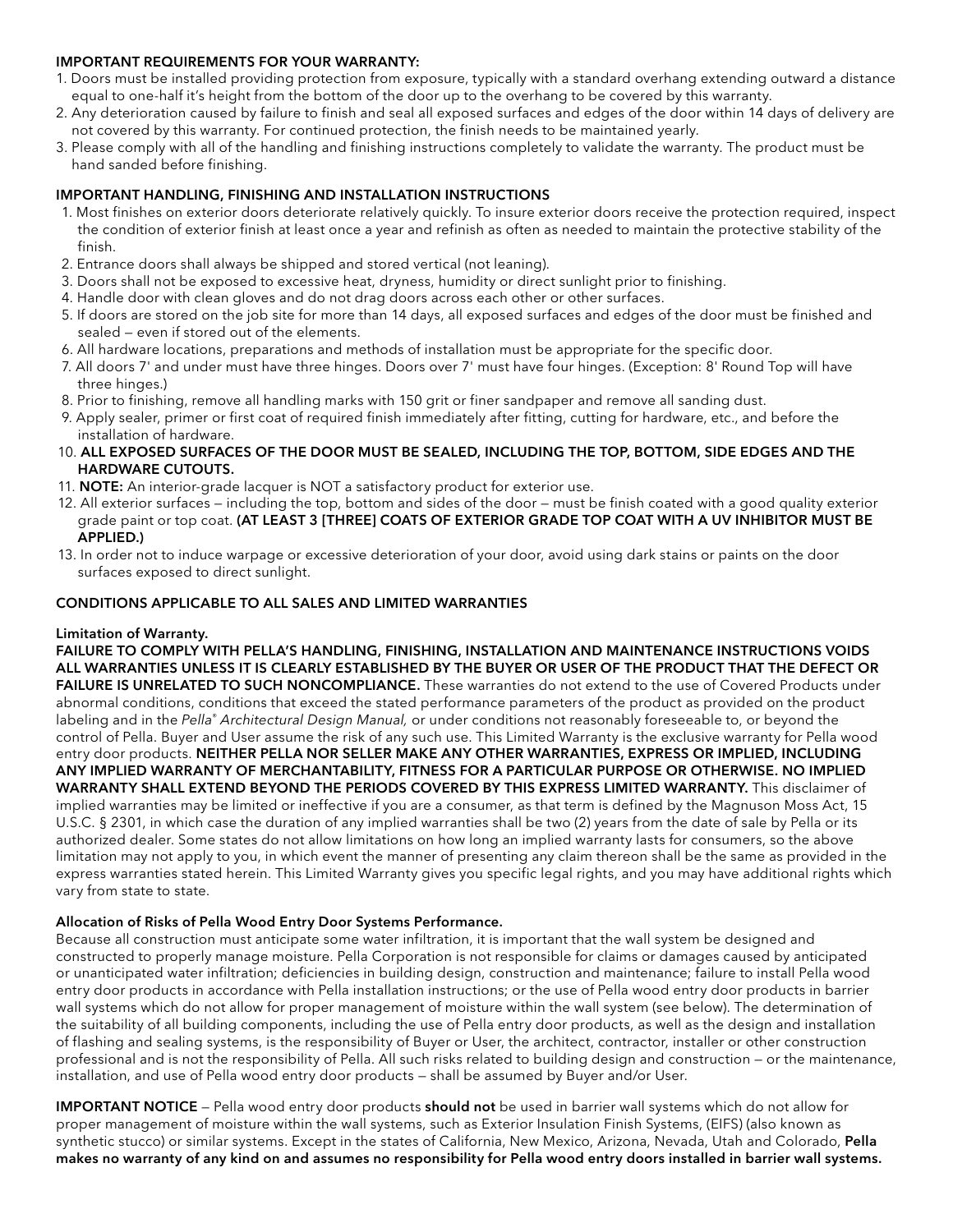In the states listed above, the installation of Pella® products in EIFS or similar barrier systems must be in accordance with Pella's instructions for that type of construction.

### Limitation of Liability.

This Limited Warranty sets forth the maximum liability for our products. IN NO EVENT (INCLUDING WHERE THIS LIMITED WARRANTY IS DEEMED NOT TO APPLY TO THE SALE OR PRODUCT IN QUESTION) SHALL PELLA OR SELLER BE LIABLE FOR ANY INCIDENTAL, CONSEQUENTIAL OR SPECIAL DAMAGES RESULTING FROM THE SALE, INSTALLATION OR USE OF ANY PELLA PRODUCTS. Some states do not allow the exclusion or limitation of incidental or consequential damages for consumers, so the above limitation or exclusion may not apply to you.

### Limitation of Remedy.

THE EXCLUSIVE REMEDY OF THE BUYER OR USER, AND THE SOLE LIABILITY OF PELLA AND SELLER FOR ANY AND ALL CLAIMS, LOSSES, INJURIES OR DAMAGES (INCLUDING CLAIMS BASED ON BREACH OF WARRANTY, CONTRACT, NEGLIGENCE, TORT, STRICT LIABILITY OR OTHERWISE) RESULTING FROM THE SALE, INSTALLATION OR USE OF THESE PRODUCTS, SHALL BE, AT THE OPTION OF PELLA, THE REPAIR OR REPLACEMENT OF THE PRODUCT OR THE RETURN OF THE ORIGINAL PURCHASE PRICE OF THE PRODUCT, AS PROVIDED HEREIN. IN NO EVENT SHALL THE LIABILITY OF PELLA OR SELLER EXCEED THE PRICE PAID FOR THE PRODUCT. Replacement product shall be a reasonably similar current product and may not exactly match the original. Even where Pella chooses to repair or replace the product within two (2) years of the date of sale, the costs covered by this warranty do not include any labor or material costs associated with finishing space surrounding or adjacent to the repaired or replaced product — including furnishing any trim or other carpentry work. Replacement product provided pursuant to this Limited Warranty shall be subject to the applicable Pella Product Limited Warranty only for the remainder of the original warranty period on the product being replaced. If Pella or Seller provides any of the remedies identified in the Limited Warranties above (i.e., repair, replacement of product or refund of the purchase price), then Buyer and/or User agree that this limitation of remedy shall not have failed of its essential purpose.

# DISCLAIMER — WHAT THIS LIMITED WARRANTY DOES NOT COVER

Pella is not responsible for or makes no warranty as to:

# 1) Product failure, loss or damage due to:

- Normal wear from product usage or age, including normal wear and tear of weatherstrip.
- Warpage not exceeding one-fourth inch (1/4") in the plane of the door. ALL 8' height doors are NOT warranted against warpage.
- Warranty is null and void if deterioration occurs due to the failure to finish and seal all exposed surfaces and edges of the door within 14 days of delivery.
- Damages caused by failure of Homeowner to annually (or sooner) re-finish all doors, sidelights and frames, if necessary, by lightly sanding and re-coating with clear exterior grade top coat that contains a UV protection.
- Pella wood entry door used with any storm door.
- Doors finished or painted Black (or any Dark Color) with any sun exposure.
- Improper storage, handling, installation, finishing, use, modification or maintenance.
- Mechanical abrasion to finishes.
- Structural settlement or movement, vibration.
- Product or finishes exposed to excessive localized heat, high-moisture environments (including pools, hot tubs and greenhouses) or water leakage.
- Normal wear or discoloration of finish from product usage, age or exposure to direct sunlight.
- Products (panel, moldings, light rims and frame) not properly finished within 14 days of delivery.
- Acts of God.
- Acid rain or other corrosive elements.
- Salt spray, including exposure to coastal weather conditions.
- Accidents, including accidental glass breakage.
- Application of after-market window films to glass surfaces.
- Damage caused by inappropriate finishes, solvents, brickwash or cleaning chemicals.
- Discoloration or fading caused by product's exposure to direct sunlight.
- Glass breakage, not the fault of Pella, which results in seal failure.
- Damage to glass as a result of installation at elevations above 4,000 feet.
- Damage caused by high in-home humidity (condensation, frost or mold).
- Accident, misuse, abuse, alterations, improper handling, operation or cleaning.
- Products subjected to conditions outside product design limitations.
- Improperly installed security systems.
- Products with modifications that are not approved by Pella Corporation.
- Hardware finishes.
- Pella doors, transoms and sidelights installed in non-Pella frames; the purchase, damage, repair or replacement of non-Pella products.
- Finishing or modifying the structure containing repaired or replaced product.
- The purchase, damage, repair or replacement of non-Pella products.
- Products that have not been paid for in full.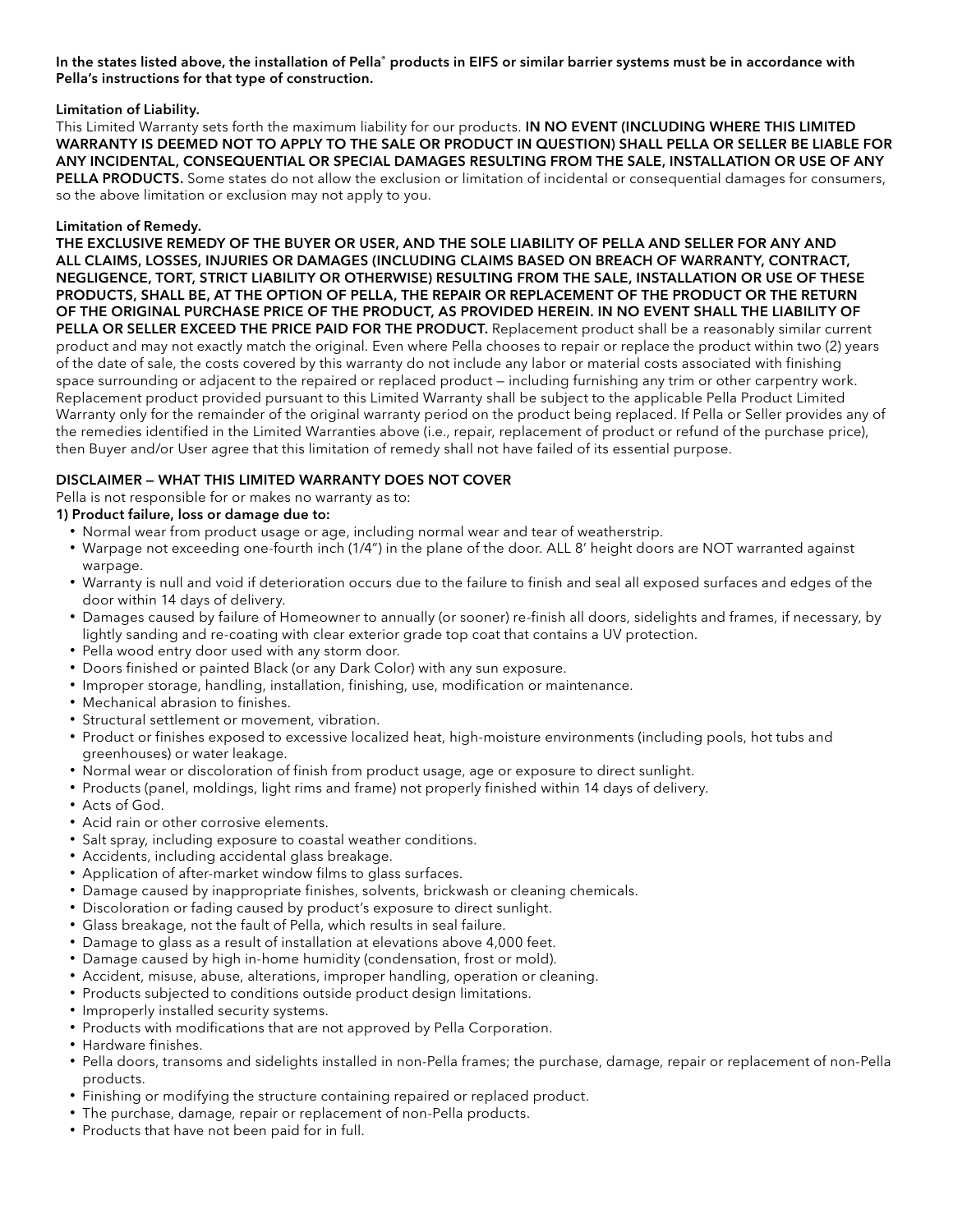## 2) Minor imperfections in the Product:

- Minor imperfections in the panel and/or frame graining or color.
- Variations in wood grain, color, texture or natural characteristics.
- Variations or unsatisfactory results in gloss levels, texture or appearance resulting from the field application of paint or other finishing material.
- Minor imperfections in glass that do not affect the product's structural integrity or significantly obscure vision (such as textures, swirls and air bubbles).
- Minor variations in glass color.

# 3) Installation inconsistent with Pella® installation instructions:

- Damage resulting in whole or in part from installation inconsistent with Pella's installation instructions.
- Altered or reinstalled products.
- Products used in nonvertical glazing applications.
- Combinations not built by Pella or not built in accordance with Pella's recommendations for mulling and combining Pella products.

# WDMA Hallmark Certification.

Pella products labeled with the Window & Door Manufacturers Association (WDMA) Hallmark Certification are tested in accordance with applicable WDMA performance standards, which require products to be tested for air infiltration, water infiltration and structural performance. The WDMA certification standards measure the performance of a single sample of the product at the time of manufacture. Performance of Pella products, as measured by the WDMA standards, will change over time depending upon the conditions of use. For details on Hallmark Certification, go to WDMA.com. All Hallmark Certification performance ratings apply to individual products only. Pella makes no claims as to the overall performance of mulled and/or product combinations.

# NFRC Standards.

Pella products labeled with the National Fenestration Rating Council (NFRC) energy-performance label are tested in accordance with NFRC standards. NFRC ratings are based on a combination of computer simulations and physical testing of product samples. For details on NFRC energy performance ratings, go to NFRC.org.

### Argon.

For Pella wood entry door products labeled as having Low-E insulating glass with argon, Pella injects argon at the time of manufacture. No warranty is made as to the amount or percentage of argon present in the insulating glass. It is known that argon within insulating glass dissipates over time. The manner of use and conditions of installation of the product will affect the rate of dissipation of argon out of the insulating glass. Pella makes no warranty regarding the rate of dissipation of argon or the amount of argon remaining in the window at any time after manufacture.

# II. PELLA WOOD ENTRY DOORS FACTORY FINISH LIMITED WARRANTY

Pella makes the following exclusive express Finish Warranty for Wood Entry Door Factory-Finished Products, subject to the stated conditions and limitations. Pella warrants that all factory-applied finishes to door panels or door frames by Pella Corporation will be free of any "Finish Defect" for a period of one (1) year from the date of sale by Pella or a Pella-authorized dealer. A Finish Defect includes cracking, peeling, blistering, chalking, surface contaminant and smudges in excess of a numerical rating of six when measured in accordance with the standard practice specified in ASTM D659 or fading or change in color in excess of five "E" units (NBS), calculated in accordance with ASTM 2244. A Finish Defect does not include fading due to UV or sunlight exposure or variation in stain absorption due to grain, color and texture differences in the wood. If Pella is given notice of such Finish Defect within one (1) year from the date of sale, Pella shall, at its sole option: 1) refinish the product (the finish may not necessarily be the same finish as originally applied to the product), 2) furnish labor to replace or repair any defective finish workmanship (and provide replacement materials if Pella determines such materials are necessary to make the repairs) or 3) refund the original purchase price of the defective item in question. This Finish Warranty is provided to the original Buyer and may not be assigned or transferred, although the limitations of liability set forth herein apply to all sales and persons.

In addition to this Finish Warranty, your Pella Wood Entry Door products are covered by separate product warranties. If this Finish Warranty does not apply to you, however, warranty and liability limitations still apply to the sale and use of your Pella products. You should review the applicable Pella product warranties for warranty coverage and limitations applying to your Pella products. By installing the Pella products, you are acknowledging that the product warranties are part of the terms of sale. You can review the applicable Pella product warranties at pella.com.

### CONDITIONS APPLICABLE TO PELLA WOOD ENTRY DOORS FACTORY-FINISHED PRODUCTS AND THIS FINISH WARRANTY

### Limitation of Factory-Finish Warranty.

FAILURE TO COMPY WITH PELLA INSTALLATION AND MAINTENANCE INSTRUCTIONS VOIDS ALL WARRANTIES UNLESS IT IS CLEARLY ESTABLISHED BY THE BUYER OR USER OF THE PRODUCT THAT THE DEFECT OR FAILURE IS UNRELATED TO SUCH NONCOMPLIANCE. This Finish Warranty does not extend to finished products subjected to conditions not reasonably foreseeable by Pella that exceed the stated performance parameters of the finish and/or product as provided on the product labeling or in the Pella Architectural Design Manual. Buyer and User assume all risk of any such use. This Finish Warranty is the exclusive warranty for finishing of a Pella Wood Entry Door Factory-Finished Product. NEITHER PELLA NOR SELLER MAKE ANY OTHER WARRANTIES WITH RESPECT TO THE PRODUCT FINISH, EXPRESS OR IMPLIED, INCLUDING ANY WARRANTY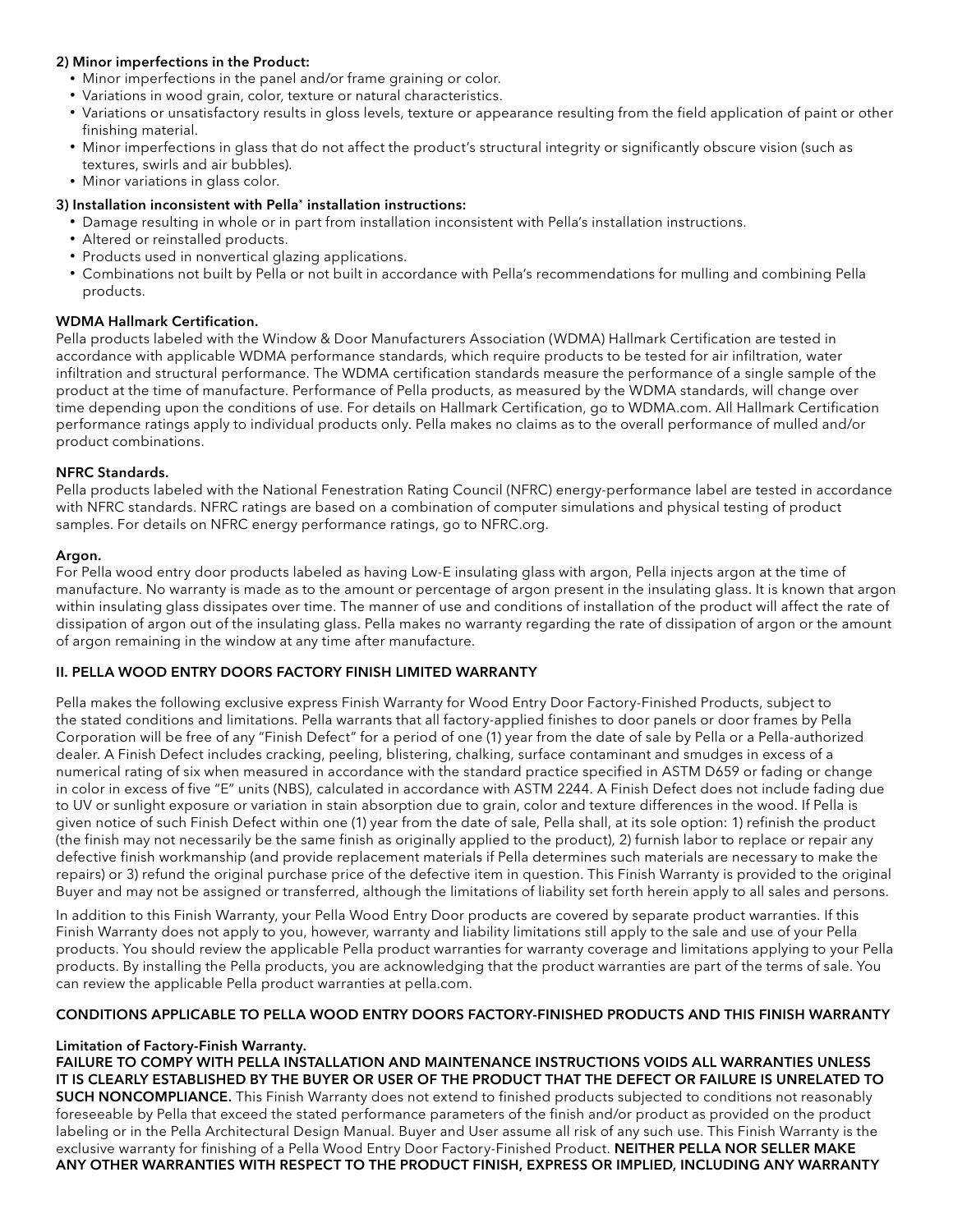#### OF WORKMANLIKE PERFORMANCE, MERCHANTABILITY OR FITNESS FOR A PARTICULAR PURPOSE OR OTHERWISE. NO IMPLIED WARRANTY SHALL EXTEND BEYOND THE PERIODS COVERED BY THIS EXPRESS FINISH WARRANTY. This

disclaimer of implied warranties may be limited or ineffective if you are a consumer, as that term is defined by the Magnuson Moss Act, 15 U.S.C. § 2301, in which case the duration of any implied warranties shall be one (1) year from the date of sale by Pella or its authorized dealer. Some states do not allow limitations on how long an implied warranty lasts for consumers, so the above limitation may not apply to you, in such event the manner of presenting any claim thereon shall be the same as provided in the express warranties stated herein. This Limited Warranty gives you specific legal rights, and you may have additional rights which vary from state to state.

#### Limitation of Factory-Finish Liability.

This Finish Warranty sets forth the maximum liability of Pella or Seller for the finish of the products. IN NO EVENT, INCLUDING WHERE THIS FINISH WARRANTY IS DEEMED NOT TO APPLY TO THE SALE OR PRODUCT IN QUESTION, SHALL PELLA OR SELLER BE LIABLE FOR ANY INCIDENTAL, CONSEQUENTIAL OR SPECIAL DAMAGES RESULTING FROM THE SALE, INSTALLATION, FINISHING, OR USE OF ANY PELLA® PRODUCTS. Some states do not allow the exclusion or limitation of incidental or consequential damages for consumers, so the above limitation or exclusion may not apply to you.

### Limitation of Factory-Finish Remedy.

THE EXCLUSIVE REMEDY OF BUYER OR USER, AND THE SOLE AND TOTAL LIABILITY OF PELLA AND SELLER TO ALL PERSONS FOR ANY AND ALL CLAIMS, LOSSES, INJURIES OR DAMAGES (INCLUDING CLAIMS BASED ON BREACH OF WARRANTY, CONTRACT, NEGLIGENCE, TORT, STRICT LIABILITY OR OTHERWISE) RESULTING FROM THE FINISHING OF (OR THE APPLICATION OF A FINISHING PRODUCT TO) A PELLA PRODUCT, SHALL BE, AT THE OPTION OF PELLA, THE LABOR AND/OR MATERIALS TO REPAIR ANY DEFECTIVE FINISH OR THE RETURN OF THE ORIGINAL PURCHASE PRICE OF THE PRODUCT WITH THE DEFECTIVE FINISH, AS PROVIDED HEREIN. IN NO EVENT SHALL THE LIABILITY OF PELLA OR SELLER **EXCEED THE PRICE PAID FOR THE PRODUCT.** When applicable, replacement products shall be a reasonably similar to current product and may not exactly match the original or original finish. Even where Pella chooses to repair or replace product, the costs covered by this Finish Warranty do not include any labor or material costs associated with finishing space surrounding or adjacent to the repaired or replaced product (including furnishing any trim or carpentry work). Replacement product provided pursuant to this Finish Warranty shall be subject to the applicable Pella Product Limited Warranty only for the remainder of the original warranty period on the product being replaced. If Pella or Seller provides any of the remedies identified in the Finish Warranty above (i.e., refinishing, repair/replacement of product, or refund of the purchase price), then Buyer or User agrees that this limitation of remedy shall not have failed of its essential purpose.

# DISCLAIMER – WHAT THIS LIMITED WARRANTY DOES NOT COVER

#### Pella is not responsible for or makes no warranty as to:

1) Non-factory finishing, repairs or modifications performed by anyone other than Seller (or one of its subcontractors).

- 2) Finishes of non-Pella products.
- 3) The buyer's choice of finish, or whether the chosen finish is a match to other or existing finishes.

4) Finish failure due to:

- Improper storage, handling, installation, finishing, use, modification, or maintenance.
- Normal wear from product usage or age.
- Non-factory applied finishes, applied sealants or caulking.
- Excessive localized heat, high-moisture environments (including pools, hot tubs and greenhouses) or water leakage.
- Acts of God.
- Acid rain or other corrosive elements.
- High in-home humidity (condensation, frost or mold).
- Accident, misuse, abuse, alterations, improper handling, operation or cleaning.
- Conditions outside product or finish design limitations.
- Salt spray, including exposure to coastal weather conditions.
- Inappropriate cleaning agents, solvents or brickwash.
- Normal discoloration or fading caused by exposure to direct sunlight.
- Products that have not been paid for in full.
- Finish failure or any other losses arising from defects in the existing structure.

### Entire Agreement.

With the exception of a written agreement executed by Buyer and Seller, this Finish Warranty — and any applicable product warranties — constitute the entire agreement between Seller and you. With the exception of the foregoing, you agree that you are not relying on any statement, agreement, writing, warranty or representation — whether written or oral — other than the terms contained in this Finish Warranty and any applicable product warranties.

#### No Statement of Useful Life.

This Finish Warranty is not a statement of the useful life of any Pella product.

#### No Amendment Except in Writing.

Pella and Seller offer this product, and Buyer and User accept it, subject to the foregoing Finish Warranty, which may be modified only by written agreement signed by a duly authorized representative of Pella.